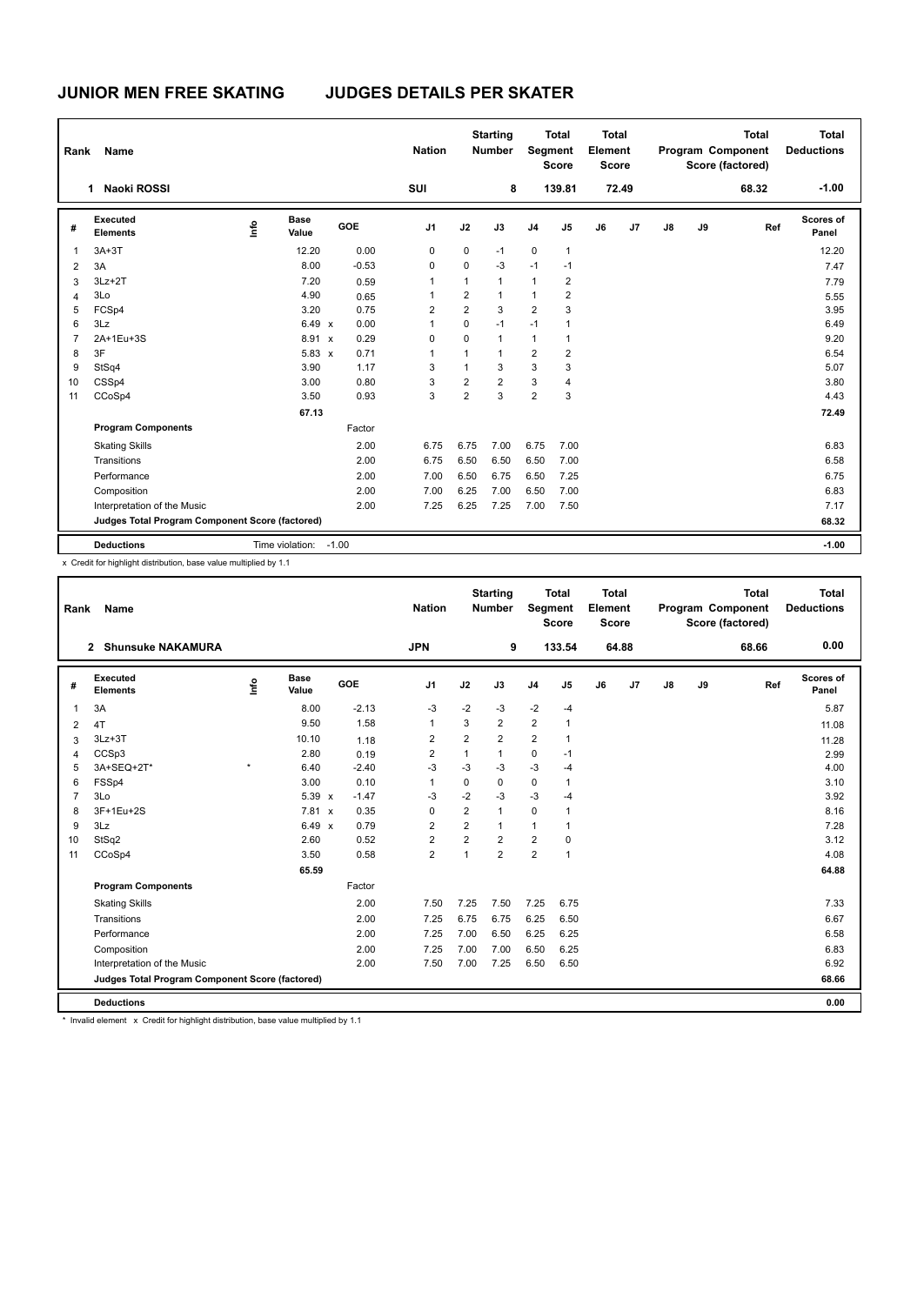| Rank           | <b>Name</b>                                     |                          |                       |            | <b>Nation</b>  | <b>Total</b><br><b>Total</b><br>Element<br>Segment<br><b>Score</b><br><b>Score</b><br>52.00<br>108.02 |                |                | <b>Total</b><br>Program Component<br>Score (factored) |    |    | Total<br><b>Deductions</b> |    |       |                           |
|----------------|-------------------------------------------------|--------------------------|-----------------------|------------|----------------|-------------------------------------------------------------------------------------------------------|----------------|----------------|-------------------------------------------------------|----|----|----------------------------|----|-------|---------------------------|
|                | <b>Taira SHINOHARA</b><br>3                     |                          |                       |            | <b>USA</b>     |                                                                                                       | $\overline{7}$ |                |                                                       |    |    |                            |    | 58.02 | $-2.00$                   |
| #              | Executed<br><b>Elements</b>                     | ١mfo                     | <b>Base</b><br>Value  | <b>GOE</b> | J <sub>1</sub> | J2                                                                                                    | J3             | J <sub>4</sub> | J5                                                    | J6 | J7 | J8                         | J9 | Ref   | <b>Scores of</b><br>Panel |
| $\overline{1}$ | 3Aq                                             | q                        | 8.00                  | $-4.00$    | $-5$           | -5                                                                                                    | -5             | $-5$           | $-5$                                                  |    |    |                            |    |       | 4.00                      |
| 2              | $3Lz + 3T <$                                    | $\overline{\phantom{0}}$ | 9.26                  | $-2.16$    | $-4$           | $-4$                                                                                                  | $-3$           | $-5$           | $-3$                                                  |    |    |                            |    |       | 7.10                      |
| 3              | FCCoSp3                                         |                          | 3.00                  | $-0.30$    | $-1$           | $-2$                                                                                                  | 0              | $-3$           | 3                                                     |    |    |                            |    |       | 2.70                      |
| 4              | 3F                                              |                          | 5.30                  | $-1.59$    | $-3$           | $-2$                                                                                                  | $-3$           | $-3$           | $-3$                                                  |    |    |                            |    |       | 3.71                      |
| 5              | 3Log                                            | q                        | 4.90                  | $-0.98$    | $-2$           | $-2$                                                                                                  | $-2$           | $-2$           | $-1$                                                  |    |    |                            |    |       | 3.92                      |
| 6              | CCSp4                                           |                          | 3.20                  | 0.43       | 1              | $\overline{2}$                                                                                        | $\mathbf{1}$   | $\mathbf{1}$   | $\overline{2}$                                        |    |    |                            |    |       | 3.63                      |
| $\overline{7}$ | StSq3                                           |                          | 3.30                  | 0.44       | $\overline{2}$ | $\mathbf{1}$                                                                                          | $\mathbf{1}$   | $\mathbf{1}$   | $\overline{2}$                                        |    |    |                            |    |       | 3.74                      |
| 8              | 3Lz+2T+2Lo                                      |                          | 9.79 x                | $-0.79$    | $-2$           | $-1$                                                                                                  | $-1$           | $-2$           | $-1$                                                  |    |    |                            |    |       | 9.00                      |
| 9              | $3S+2T$                                         |                          | $6.16 \times$         | 0.00       | 0              | $\Omega$                                                                                              | $\mathbf 0$    | $\mathbf 0$    | $\overline{2}$                                        |    |    |                            |    |       | 6.16                      |
| 10             | 2A                                              |                          | $3.63 \times$         | 0.33       | 1              | $\mathbf{1}$                                                                                          | $\mathbf{1}$   | $\mathbf{1}$   | $\overline{2}$                                        |    |    |                            |    |       | 3.96                      |
| 11             | CCoSp4                                          |                          | 3.50                  | 0.58       | $\mathbf{1}$   | $\mathbf{1}$                                                                                          | $\overline{2}$ | $\overline{2}$ | $\overline{2}$                                        |    |    |                            |    |       | 4.08                      |
|                |                                                 |                          | 60.04                 |            |                |                                                                                                       |                |                |                                                       |    |    |                            |    |       | 52.00                     |
|                | <b>Program Components</b>                       |                          |                       | Factor     |                |                                                                                                       |                |                |                                                       |    |    |                            |    |       |                           |
|                | <b>Skating Skills</b>                           |                          |                       | 2.00       | 6.50           | 6.50                                                                                                  | 6.00           | 6.00           | 6.00                                                  |    |    |                            |    |       | 6.17                      |
|                | Transitions                                     |                          |                       | 2.00       | 6.50           | 6.00                                                                                                  | 5.50           | 5.50           | 5.25                                                  |    |    |                            |    |       | 5.67                      |
|                | Performance                                     |                          |                       | 2.00       | 6.25           | 5.75                                                                                                  | 5.50           | 5.25           | 5.00                                                  |    |    |                            |    |       | 5.50                      |
|                | Composition                                     |                          |                       | 2.00       | 6.25           | 6.25                                                                                                  | 5.75           | 5.75           | 5.50                                                  |    |    |                            |    |       | 5.92                      |
|                | Interpretation of the Music                     |                          |                       | 2.00       | 6.25           | 6.25                                                                                                  | 5.50           | 5.50           | 5.50                                                  |    |    |                            |    |       | 5.75                      |
|                | Judges Total Program Component Score (factored) |                          |                       |            |                |                                                                                                       |                |                |                                                       |    |    |                            |    |       | 58.02                     |
|                | <b>Deductions</b>                               |                          | Time violation: -1.00 |            |                |                                                                                                       |                | Falls: -1.00   |                                                       |    |    |                            |    |       | $-2.00$                   |

< Under-rotated jump x Credit for highlight distribution, base value multiplied by 1.1 q Jump landed on the quarter

| Rank            | <b>Name</b>                                     |      | <b>Starting</b><br><b>Nation</b><br><b>Number</b> |         |                | Segment        | <b>Total</b><br><b>Score</b> | Total<br>Element<br><b>Score</b> |                |    |                | <b>Total</b><br>Program Component<br>Score (factored) | Total<br><b>Deductions</b> |       |                    |
|-----------------|-------------------------------------------------|------|---------------------------------------------------|---------|----------------|----------------|------------------------------|----------------------------------|----------------|----|----------------|-------------------------------------------------------|----------------------------|-------|--------------------|
|                 | 4 Louis WEISSERT                                |      |                                                   |         | <b>GER</b>     |                | 5                            |                                  | 107.90         |    | 46.92          |                                                       |                            | 62.98 | $-2.00$            |
| #               | Executed<br><b>Elements</b>                     | lnfo | <b>Base</b><br>Value                              | GOE     | J <sub>1</sub> | J2             | J3                           | J <sub>4</sub>                   | J5             | J6 | J <sub>7</sub> | J8                                                    | J9                         | Ref   | Scores of<br>Panel |
| $\overline{1}$  | 3Lz                                             |      | 5.90                                              | $-2.95$ | $-5$           | $-5$           | $-5$                         | $-5$                             | $-5$           |    |                |                                                       |                            |       | 2.95               |
| 2               | 1Lo                                             |      | 0.50                                              | 0.00    | $\mathbf 0$    | 0              | 0                            | $\mathbf 0$                      | $-2$           |    |                |                                                       |                            |       | 0.50               |
| 3               | 3T+1Eu+3S                                       |      | 9.00                                              | $-1.00$ | -3             | $-2$           | $-2$                         | $-3$                             | $-2$           |    |                |                                                       |                            |       | 8.00               |
| 4               | CCoSp4                                          |      | 3.50                                              | 0.47    | $\overline{1}$ | $\Omega$       | $\overline{2}$               | $\mathbf{1}$                     | $\overline{2}$ |    |                |                                                       |                            |       | 3.97               |
| 5               | 2A                                              |      | 3.30                                              | 0.55    | 2              | $\overline{2}$ | 1                            | $\Omega$                         | $\overline{2}$ |    |                |                                                       |                            |       | 3.85               |
| 6               | $3Lo+2T$                                        |      | 6.20                                              | 0.16    | $-1$           | 1              | $\Omega$                     | $\Omega$                         | $\overline{2}$ |    |                |                                                       |                            |       | 6.36               |
| $\overline{7}$  | 3T                                              |      | $4.62 \times$                                     | 0.56    | $\mathbf 0$    | $\overline{2}$ | 1                            | $\mathbf{1}$                     | $\overline{2}$ |    |                |                                                       |                            |       | 5.18               |
| 8               | CSSp3                                           |      | 2.60                                              | 0.43    | $\overline{2}$ | $\overline{2}$ | $\Omega$                     | $\overline{2}$                   | 1              |    |                |                                                       |                            |       | 3.03               |
| 9               | StSq3                                           |      | 3.30                                              | 0.77    | $\overline{2}$ | 4              | 3                            | $\overline{2}$                   | 2              |    |                |                                                       |                            |       | 4.07               |
| 10 <sup>1</sup> | $2A+2T$                                         |      | 5.06 x                                            | 0.22    | $\Omega$       | 1              | 1                            | $\Omega$                         | $\mathbf{1}$   |    |                |                                                       |                            |       | 5.28               |
| 11              | FCCoSp4                                         |      | 3.50                                              | 0.23    | $\mathbf 0$    | $\overline{1}$ | 1                            | $\mathbf 0$                      | $\mathbf{1}$   |    |                |                                                       |                            |       | 3.73               |
|                 |                                                 |      | 47.48                                             |         |                |                |                              |                                  |                |    |                |                                                       |                            |       | 46.92              |
|                 | <b>Program Components</b>                       |      |                                                   | Factor  |                |                |                              |                                  |                |    |                |                                                       |                            |       |                    |
|                 | <b>Skating Skills</b>                           |      |                                                   | 2.00    | 6.50           | 7.25           | 7.25                         | 6.00                             | 5.75           |    |                |                                                       |                            |       | 6.58               |
|                 | Transitions                                     |      |                                                   | 2.00    | 6.25           | 7.00           | 7.00                         | 5.50                             | 5.75           |    |                |                                                       |                            |       | 6.33               |
|                 | Performance                                     |      |                                                   | 2.00    | 6.00           | 6.75           | 6.75                         | 5.50                             | 5.50           |    |                |                                                       |                            |       | 6.08               |
|                 | Composition                                     |      |                                                   | 2.00    | 6.00           | 7.25           | 6.50                         | 5.75                             | 5.50           |    |                |                                                       |                            |       | 6.08               |
|                 | Interpretation of the Music                     |      |                                                   | 2.00    | 6.50           | 7.75           | 7.25                         | 5.50                             | 5.50           |    |                |                                                       |                            |       | 6.42               |
|                 | Judges Total Program Component Score (factored) |      |                                                   |         |                |                |                              |                                  |                |    |                |                                                       |                            |       | 62.98              |
|                 | <b>Deductions</b>                               |      | Time violation:                                   | $-1.00$ |                |                |                              | Falls:                           | $-1.00$        |    |                |                                                       |                            |       | $-2.00$            |

x Credit for highlight distribution, base value multiplied by 1.1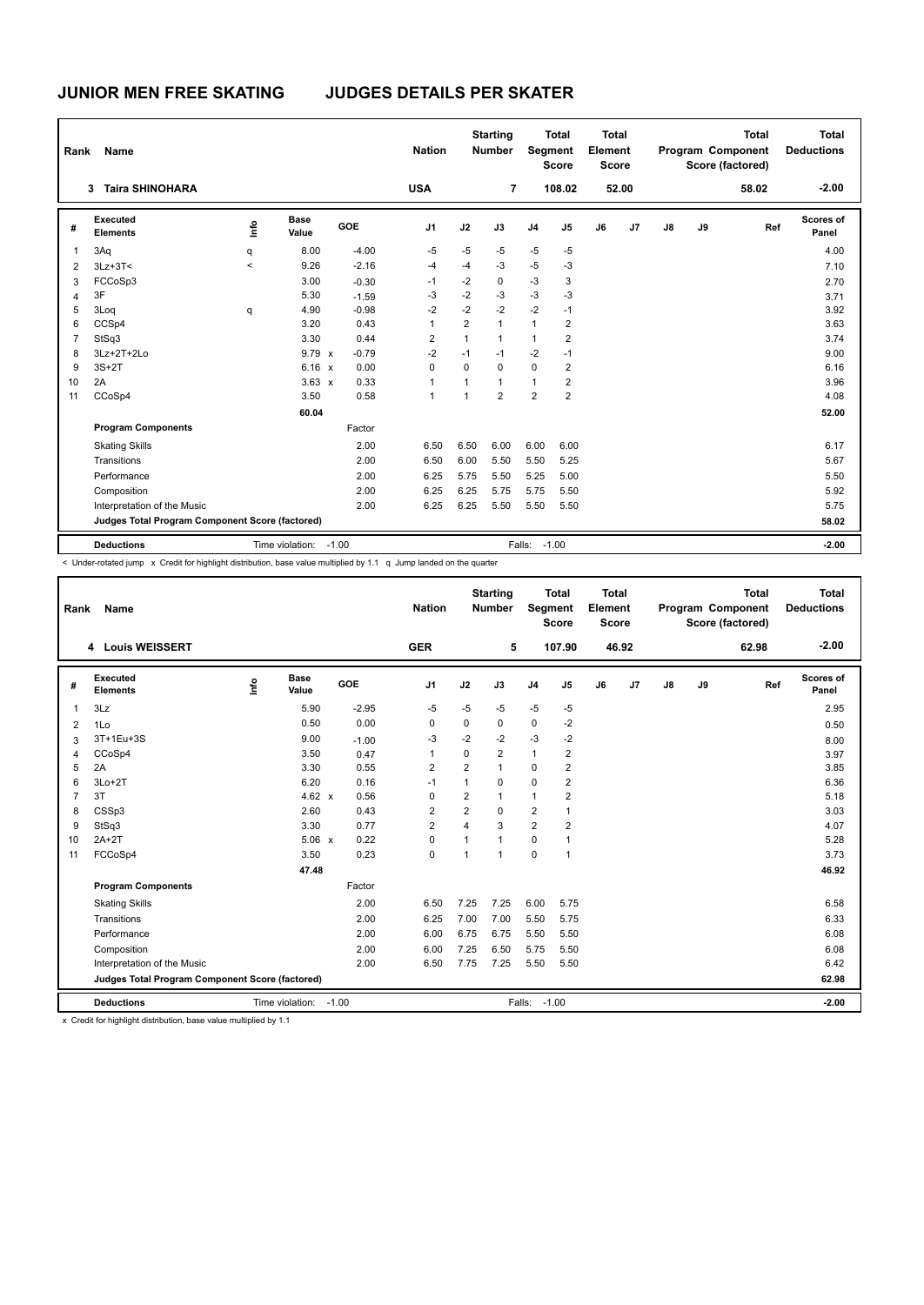| Rank           | Name                                            |      |                      |         | <b>Nation</b>  |              | <b>Starting</b><br><b>Number</b> |                | <b>Total</b><br><b>Segment</b><br><b>Score</b> | <b>Total</b><br>Element<br><b>Score</b> |       |               |    | <b>Total</b><br>Program Component<br>Score (factored) | <b>Total</b><br><b>Deductions</b> |
|----------------|-------------------------------------------------|------|----------------------|---------|----------------|--------------|----------------------------------|----------------|------------------------------------------------|-----------------------------------------|-------|---------------|----|-------------------------------------------------------|-----------------------------------|
|                | 5 Ali Efe GÜNES                                 |      |                      |         | <b>TUR</b>     |              | $\mathbf{2}$                     |                | 106.15                                         |                                         | 55.83 |               |    | 50.32                                                 | 0.00                              |
| #              | Executed<br><b>Elements</b>                     | ١mfo | <b>Base</b><br>Value | GOE     | J <sub>1</sub> | J2           | J3                               | J <sub>4</sub> | J5                                             | J6                                      | J7    | $\mathsf{J}8$ | J9 | Ref                                                   | Scores of<br>Panel                |
| $\overline{1}$ | $3Lz + 3T$                                      |      | 10.10                | $-1.77$ | $-3$           | $-3$         | $-4$                             | $-3$           | $-3$                                           |                                         |       |               |    |                                                       | 8.33                              |
| $\overline{2}$ | 3F+1Eu+3S                                       |      | 10.10                | 0.35    | 1              | 0            | $\overline{1}$                   | $\mathbf 0$    | $\overline{2}$                                 |                                         |       |               |    |                                                       | 10.45                             |
| 3              | 3Lo                                             |      | 4.90                 | $-0.16$ | 0              | 0            | $-1$                             | 0              | $-1$                                           |                                         |       |               |    |                                                       | 4.74                              |
| 4              | FSSp3                                           |      | 2.60                 | 0.00    | 0              | $-1$         | 0                                | $\mathbf 0$    | 1                                              |                                         |       |               |    |                                                       | 2.60                              |
| 5              | $2A+2T$                                         |      | 4.60                 | 0.11    |                | 0            | $\Omega$                         | 0              | $\mathbf{1}$                                   |                                         |       |               |    |                                                       | 4.71                              |
| 6              | CCSp3                                           |      | 2.80                 | $-0.09$ | -3             | $\mathbf{1}$ | 0                                | $\mathbf{1}$   | $-2$                                           |                                         |       |               |    |                                                       | 2.71                              |
| $\overline{7}$ | StSq3                                           |      | 3.30                 | 0.00    | 1              | $-1$         | $-1$                             | $\mathbf{1}$   | 0                                              |                                         |       |               |    |                                                       | 3.30                              |
| 8              | 3Lz                                             |      | 6.49 x               | 0.39    | 1              | 1            | $\mathbf 0$                      | 0              | 1                                              |                                         |       |               |    |                                                       | 6.88                              |
| 9              | 3F                                              |      | 5.83 x               | 0.53    |                | 1            | $\mathbf{1}$                     | 0              | 1                                              |                                         |       |               |    |                                                       | 6.36                              |
| 10             | 2A                                              |      | $3.63 \times$        | 0.11    |                | 0            | 0                                | 0              | 1                                              |                                         |       |               |    |                                                       | 3.74                              |
| 11             | CCoSp4V                                         |      | 2.63                 | $-0.62$ | $-3$           | $-3$         | $-2$                             | $-2$           | $-1$                                           |                                         |       |               |    |                                                       | 2.01                              |
|                |                                                 |      | 56.98                |         |                |              |                                  |                |                                                |                                         |       |               |    |                                                       | 55.83                             |
|                | <b>Program Components</b>                       |      |                      | Factor  |                |              |                                  |                |                                                |                                         |       |               |    |                                                       |                                   |
|                | <b>Skating Skills</b>                           |      |                      | 2.00    | 6.00           | 5.75         | 5.50                             | 5.00           | 5.50                                           |                                         |       |               |    |                                                       | 5.58                              |
|                | Transitions                                     |      |                      | 2.00    | 6.00           | 5.00         | 5.00                             | 4.50           | 4.25                                           |                                         |       |               |    |                                                       | 4.83                              |
|                | Performance                                     |      |                      | 2.00    | 5.75           | 5.00         | 5.25                             | 4.75           | 4.75                                           |                                         |       |               |    |                                                       | 5.00                              |
|                | Composition                                     |      |                      | 2.00    | 5.75           | 5.50         | 5.25                             | 4.50           | 4.50                                           |                                         |       |               |    |                                                       | 5.08                              |
|                | Interpretation of the Music                     |      |                      | 2.00    | 6.00           | 4.75         | 4.50                             | 4.75           | 4.50                                           |                                         |       |               |    |                                                       | 4.67                              |
|                | Judges Total Program Component Score (factored) |      |                      |         |                |              |                                  |                |                                                |                                         |       |               |    |                                                       | 50.32                             |
|                | <b>Deductions</b>                               |      |                      |         |                |              |                                  |                |                                                |                                         |       |               |    |                                                       | 0.00                              |

x Credit for highlight distribution, base value multiplied by 1.1

| Rank           | Name                                            |      |                      |            | <b>Nation</b>  |                | <b>Starting</b><br><b>Number</b> | Segment        | Total<br><b>Score</b> | Total<br>Element<br><b>Score</b> |                |               |    | <b>Total</b><br>Program Component<br>Score (factored) | Total<br><b>Deductions</b> |
|----------------|-------------------------------------------------|------|----------------------|------------|----------------|----------------|----------------------------------|----------------|-----------------------|----------------------------------|----------------|---------------|----|-------------------------------------------------------|----------------------------|
|                | 6 Arthur MAI                                    |      |                      |            | <b>GER</b>     |                | 3                                |                | 105.99                |                                  | 50.01          |               |    | 56.98                                                 | $-1.00$                    |
| #              | Executed<br><b>Elements</b>                     | Info | <b>Base</b><br>Value | <b>GOE</b> | J <sub>1</sub> | J2             | J3                               | J <sub>4</sub> | J5                    | J6                               | J <sub>7</sub> | $\mathsf{J}8$ | J9 | Ref                                                   | Scores of<br>Panel         |
| 1              | 3Lz+1Eu+3S                                      |      | 10.70                | 0.59       | $\mathbf 0$    | 2              | 1                                | $\mathbf 0$    | $\overline{2}$        |                                  |                |               |    |                                                       | 11.29                      |
| 2              | $3T+2T$                                         |      | 5.50                 | 0.00       | $-1$           | 0              | 1                                | $\mathbf 0$    | $\mathbf 0$           |                                  |                |               |    |                                                       | 5.50                       |
| 3              | 3Lo                                             |      | 4.90                 | 0.00       | $\mathbf 0$    | $\mathbf 0$    | $\Omega$                         | $\mathbf 0$    | $\mathbf 0$           |                                  |                |               |    |                                                       | 4.90                       |
| 4              | 2Lz                                             |      | 2.10                 | 0.21       | $\overline{2}$ | 1              | 1                                | $\overline{1}$ | 1                     |                                  |                |               |    |                                                       | 2.31                       |
| 5              | FCSp4                                           |      | 3.20                 | 0.32       | $\mathbf 0$    | 2              | 1                                | $\overline{1}$ | -1                    |                                  |                |               |    |                                                       | 3.52                       |
| 6              | CSSp4                                           |      | 3.00                 | 0.10       | 0              | $\mathbf{1}$   | 0                                | $\mathbf{1}$   | 0                     |                                  |                |               |    |                                                       | 3.10                       |
| $\overline{7}$ | 3S                                              |      | $4.73 \times$        | $-1.29$    | $-3$           | $-2$           | $-3$                             | $-3$           | $-3$                  |                                  |                |               |    |                                                       | 3.44                       |
| 8              | 2A                                              |      | $3.63 \times$        | $-0.33$    | $-1$           | $-1$           | $-1$                             | $-1$           | 0                     |                                  |                |               |    |                                                       | 3.30                       |
| 9              | $2A+2T$                                         |      | $5.06 \times$        | 0.00       | $\Omega$       | $\Omega$       | $\Omega$                         | 0              | $-1$                  |                                  |                |               |    |                                                       | 5.06                       |
| 10             | CCoSp4                                          |      | 3.50                 | 0.35       | $\overline{1}$ | 1              | 1                                | $\mathbf{1}$   | 1                     |                                  |                |               |    |                                                       | 3.85                       |
| 11             | StSq3                                           |      | 3.30                 | 0.44       | $\mathbf{1}$   | $\overline{2}$ | $\overline{2}$                   | $\overline{1}$ | $\mathbf{1}$          |                                  |                |               |    |                                                       | 3.74                       |
|                |                                                 |      | 49.62                |            |                |                |                                  |                |                       |                                  |                |               |    |                                                       | 50.01                      |
|                | <b>Program Components</b>                       |      |                      | Factor     |                |                |                                  |                |                       |                                  |                |               |    |                                                       |                            |
|                | <b>Skating Skills</b>                           |      |                      | 2.00       | 6.25           | 6.25           | 6.00                             | 5.25           | 5.25                  |                                  |                |               |    |                                                       | 5.83                       |
|                | Transitions                                     |      |                      | 2.00       | 6.25           | 6.00           | 5.75                             | 4.75           | 5.00                  |                                  |                |               |    |                                                       | 5.58                       |
|                | Performance                                     |      |                      | 2.00       | 6.00           | 6.25           | 5.75                             | 5.00           | 5.50                  |                                  |                |               |    |                                                       | 5.75                       |
|                | Composition                                     |      |                      | 2.00       | 6.00           | 5.50           | 6.00                             | 5.00           | 5.25                  |                                  |                |               |    |                                                       | 5.58                       |
|                | Interpretation of the Music                     |      |                      | 2.00       | 6.25           | 5.75           | 6.00                             | 5.25           | 5.50                  |                                  |                |               |    |                                                       | 5.75                       |
|                | Judges Total Program Component Score (factored) |      |                      |            |                |                |                                  |                |                       |                                  |                |               |    |                                                       | 56.98                      |
|                | <b>Deductions</b>                               |      | Time violation:      | $-1.00$    |                |                |                                  |                |                       |                                  |                |               |    |                                                       | $-1.00$                    |

x Credit for highlight distribution, base value multiplied by 1.1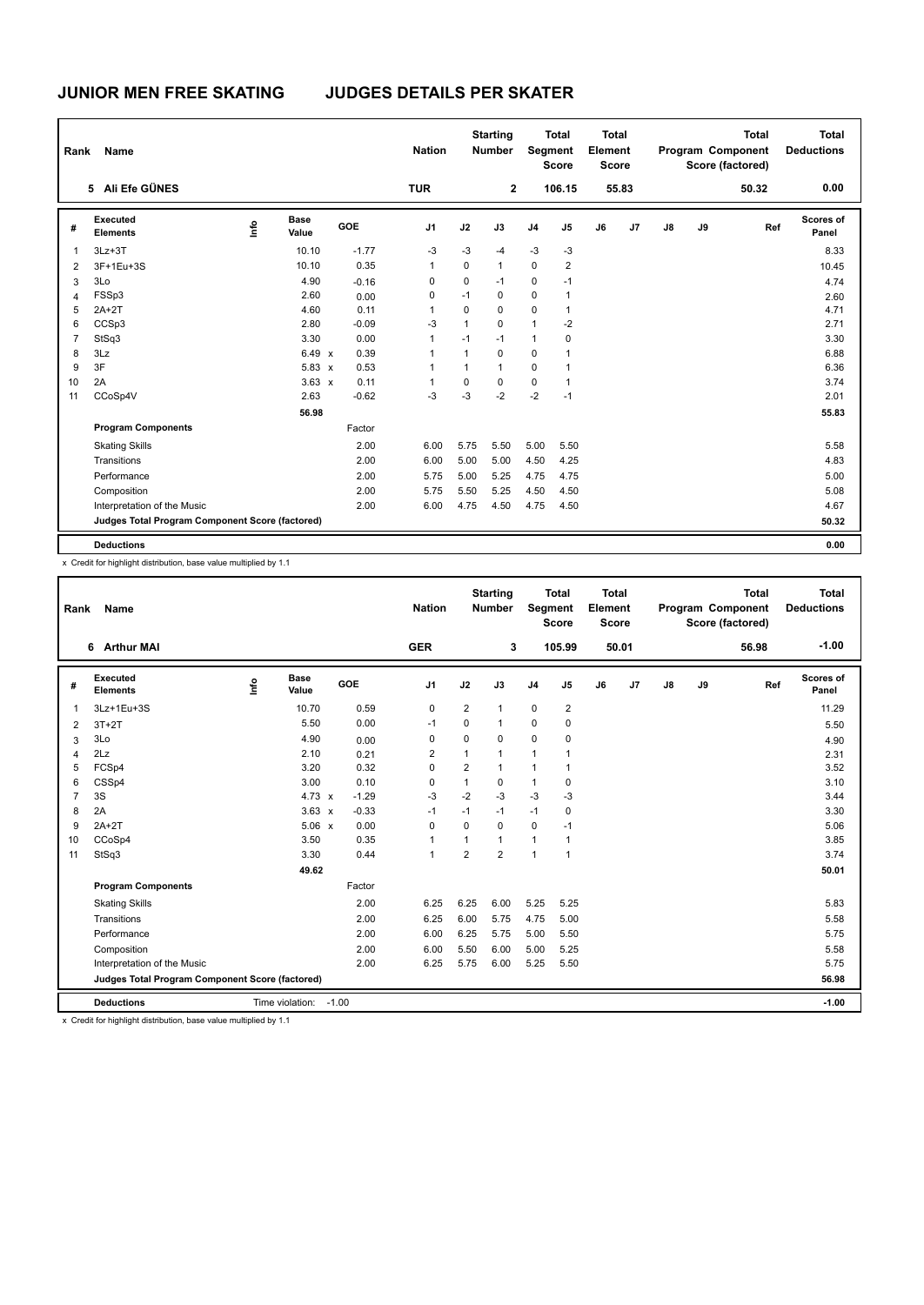| <b>TUR</b><br>6<br>102.24<br>49.56<br>54.68<br>7 Alp Eren OZKAN<br>Executed<br><b>Base</b><br>١m<br><b>GOE</b><br>J2<br>J7<br>J9<br>J <sub>1</sub><br>J3<br>J <sub>4</sub><br>J5<br>J6<br>$\mathsf{J}8$<br>Ref<br>#<br><b>Elements</b><br>Value<br>$-3$<br>$-3$<br>$-3$<br>3A<br>8.00<br>$-2.67$<br>-4<br>$-4$<br>$\overline{1}$<br>4.90<br>0.49<br>1<br>$\mathbf{1}$<br>$\mathbf{1}$<br>1<br>1<br>3Lo<br>$\overline{2}$<br>$-5$<br>$-5$<br>3Lz+3Lo<br>10.80<br>$-5$<br>$-4$<br>$-2.95$<br>-5<br>3<br>2<br>$\overline{2}$<br>CSSp3<br>2.60<br>$\mathbf 0$<br>$\mathbf 0$<br>0<br>0.17<br>$\overline{4}$ | <b>Total</b><br><b>Deductions</b> |
|---------------------------------------------------------------------------------------------------------------------------------------------------------------------------------------------------------------------------------------------------------------------------------------------------------------------------------------------------------------------------------------------------------------------------------------------------------------------------------------------------------------------------------------------------------------------------------------------------------|-----------------------------------|
|                                                                                                                                                                                                                                                                                                                                                                                                                                                                                                                                                                                                         | $-2.00$                           |
|                                                                                                                                                                                                                                                                                                                                                                                                                                                                                                                                                                                                         | Scores of<br>Panel                |
|                                                                                                                                                                                                                                                                                                                                                                                                                                                                                                                                                                                                         | 5.33                              |
|                                                                                                                                                                                                                                                                                                                                                                                                                                                                                                                                                                                                         | 5.39                              |
|                                                                                                                                                                                                                                                                                                                                                                                                                                                                                                                                                                                                         | 7.85                              |
|                                                                                                                                                                                                                                                                                                                                                                                                                                                                                                                                                                                                         | 2.77                              |
| FCCoSp4<br>0.12<br>$\mathbf{1}$<br>5<br>3.50<br>0<br>0<br>$\mathbf{1}$<br>$-1$                                                                                                                                                                                                                                                                                                                                                                                                                                                                                                                          | 3.62                              |
| 3F!<br>$-2.12$<br>$-3$<br>$-4$<br>5.30<br>6<br>$-4$<br>-4<br>$-4$                                                                                                                                                                                                                                                                                                                                                                                                                                                                                                                                       | 3.18                              |
| 6.49 x<br>$\overline{7}$<br>3Lz<br>$-0.59$<br>$-1$<br>$-2$<br>$-1$<br>$-1$<br>$-1$                                                                                                                                                                                                                                                                                                                                                                                                                                                                                                                      | 5.90                              |
| 2A+1Eu+2S<br>5.61<br>$-3$<br>$-2$<br>$-3$<br>$-0.99$<br>-3<br>$-3$<br>8<br>$\boldsymbol{\mathsf{x}}$                                                                                                                                                                                                                                                                                                                                                                                                                                                                                                    | 4.62                              |
| $\overline{0}$<br>$\mathbf 0$<br>2A<br>$3.63 \times$<br>$\mathbf 0$<br>0<br>9<br>0.00<br>0                                                                                                                                                                                                                                                                                                                                                                                                                                                                                                              | 3.63                              |
| $\mathbf 0$<br>$\mathbf 0$<br>StSq3<br>3.30<br>0.00<br>0<br>$\mathbf 0$<br>$\mathbf 0$<br>10                                                                                                                                                                                                                                                                                                                                                                                                                                                                                                            | 3.30                              |
| $\overline{2}$<br>$\overline{2}$<br>0.47<br>$\overline{1}$<br>CCoSp4<br>3.50<br>$\mathbf{1}$<br>11<br>1                                                                                                                                                                                                                                                                                                                                                                                                                                                                                                 | 3.97                              |
| 57.63                                                                                                                                                                                                                                                                                                                                                                                                                                                                                                                                                                                                   | 49.56                             |
| <b>Program Components</b><br>Factor                                                                                                                                                                                                                                                                                                                                                                                                                                                                                                                                                                     |                                   |
| 2.00<br>6.00<br>5.75<br>6.00<br>6.00<br><b>Skating Skills</b><br>5.75                                                                                                                                                                                                                                                                                                                                                                                                                                                                                                                                   | 5.92                              |
| 2.00<br>5.50<br>5.50<br>5.25<br>5.25<br>5.50<br>Transitions                                                                                                                                                                                                                                                                                                                                                                                                                                                                                                                                             | 5.42                              |
| 5.25<br>5.75<br>Performance<br>2.00<br>5.50<br>5.75<br>4.75                                                                                                                                                                                                                                                                                                                                                                                                                                                                                                                                             | 5.50                              |
| Composition<br>2.00<br>5.50<br>5.25<br>5.00<br>5.00<br>6.00                                                                                                                                                                                                                                                                                                                                                                                                                                                                                                                                             | 5.25                              |
| Interpretation of the Music<br>2.00<br>5.50<br>5.00<br>4.75<br>5.50<br>5.25                                                                                                                                                                                                                                                                                                                                                                                                                                                                                                                             | 5.25                              |
| Judges Total Program Component Score (factored)                                                                                                                                                                                                                                                                                                                                                                                                                                                                                                                                                         | 54.68                             |
| $-1.00$<br>Time violation:<br>$-1.00$<br>Falls:<br><b>Deductions</b>                                                                                                                                                                                                                                                                                                                                                                                                                                                                                                                                    | $-2.00$                           |

x Credit for highlight distribution, base value multiplied by 1.1 ! Not clear edge

| Rank           | Name                                            |      |                      |                         | <b>Nation</b>  |              | <b>Starting</b><br><b>Number</b> | Segment        | <b>Total</b><br><b>Score</b> | Total<br>Element<br><b>Score</b> |       |               |    | <b>Total</b><br>Program Component<br>Score (factored) | <b>Total</b><br><b>Deductions</b> |
|----------------|-------------------------------------------------|------|----------------------|-------------------------|----------------|--------------|----------------------------------|----------------|------------------------------|----------------------------------|-------|---------------|----|-------------------------------------------------------|-----------------------------------|
|                | <b>Pablo GARCIA</b><br>8                        |      |                      |                         | <b>ESP</b>     |              | 4                                |                | 98.19                        |                                  | 48.37 |               |    | 49.82                                                 | 0.00                              |
| #              | Executed<br><b>Elements</b>                     | ١nfo | <b>Base</b><br>Value | <b>GOE</b>              | J <sub>1</sub> | J2           | J3                               | J <sub>4</sub> | J5                           | J6                               | J7    | $\mathsf{J}8$ | J9 | Ref                                                   | <b>Scores of</b><br>Panel         |
| $\overline{1}$ | 3F                                              |      | 5.30                 | $-0.35$                 | $\mathbf{1}$   | $-1$         | $-1$                             | $-1$           | 0                            |                                  |       |               |    |                                                       | 4.95                              |
| 2              | $3Lz + 2T$                                      |      | 7.20                 | 0.00                    | $\mathbf{1}$   | 0            | 0                                | $\mathbf 0$    | $\mathbf 0$                  |                                  |       |               |    |                                                       | 7.20                              |
| 3              | 3Lo                                             |      | 4.90                 | 0.33                    | 0              | 0            | 1                                | $\mathbf{1}$   | 1                            |                                  |       |               |    |                                                       | 5.23                              |
| $\overline{4}$ | CCoSp3                                          |      | 3.00                 | 0.30                    | $\mathbf{1}$   | $-1$         | 1                                | $\mathbf{1}$   | 1                            |                                  |       |               |    |                                                       | 3.30                              |
| 5              | CCSp3                                           |      | 2.80                 | 0.28                    | $\overline{1}$ | $\mathbf{1}$ | 1                                | $\mathbf 0$    | $\mathbf{1}$                 |                                  |       |               |    |                                                       | 3.08                              |
| 6              | 3Lz                                             |      | 5.90                 | 0.20                    | $\overline{1}$ | $\mathbf{1}$ | 0                                | $\mathbf 0$    | $\mathbf 0$                  |                                  |       |               |    |                                                       | 6.10                              |
| $\overline{7}$ | 3F+1Eu+3S                                       |      | $11.11 \times$       | $-1.41$                 | 0              | $-2$         | $-3$                             | $-3$           | $-3$                         |                                  |       |               |    |                                                       | 9.70                              |
| 8              | 1A                                              |      | 1.21                 | $-0.29$<br>$\mathsf{x}$ | $\overline{2}$ | $-2$         | $-3$                             | $-3$           | $-4$                         |                                  |       |               |    |                                                       | 0.92                              |
| 9              | StSq2                                           |      | 2.60                 | 0.26                    | $\overline{2}$ | $\mathbf{1}$ | $\Omega$                         | $\mathbf{1}$   | $\mathbf{1}$                 |                                  |       |               |    |                                                       | 2.86                              |
| 10             | 2A                                              |      | $3.63 \times$        | $-1.10$                 | $-4$           | $-2$         | $-3$                             | $-3$           | $-4$                         |                                  |       |               |    |                                                       | 2.53                              |
| 11             | FCSSp4                                          |      | 3.00                 | $-0.50$                 | $-1$           | $-2$         | $-2$                             | $\mathbf{1}$   | $-2$                         |                                  |       |               |    |                                                       | 2.50                              |
|                |                                                 |      | 50.65                |                         |                |              |                                  |                |                              |                                  |       |               |    |                                                       | 48.37                             |
|                | <b>Program Components</b>                       |      |                      | Factor                  |                |              |                                  |                |                              |                                  |       |               |    |                                                       |                                   |
|                | <b>Skating Skills</b>                           |      |                      | 2.00                    | 6.50           | 5.50         | 5.25                             | 5.25           | 5.00                         |                                  |       |               |    |                                                       | 5.33                              |
|                | Transitions                                     |      |                      | 2.00                    | 6.00           | 4.75         | 4.50                             | 4.75           | 4.75                         |                                  |       |               |    |                                                       | 4.75                              |
|                | Performance                                     |      |                      | 2.00                    | 6.50           | 4.75         | 4.50                             | 4.75           | 4.50                         |                                  |       |               |    |                                                       | 4.67                              |
|                | Composition                                     |      |                      | 2.00                    | 6.25           | 5.25         | 4.75                             | 5.25           | 4.75                         |                                  |       |               |    |                                                       | 5.08                              |
|                | Interpretation of the Music                     |      |                      | 2.00                    | 6.50           | 5.00         | 4.00                             | 5.25           | 5.00                         |                                  |       |               |    |                                                       | 5.08                              |
|                | Judges Total Program Component Score (factored) |      |                      |                         |                |              |                                  |                |                              |                                  |       |               |    |                                                       | 49.82                             |
|                | <b>Deductions</b>                               |      |                      |                         |                |              |                                  |                |                              |                                  |       |               |    |                                                       | 0.00                              |

x Credit for highlight distribution, base value multiplied by 1.1